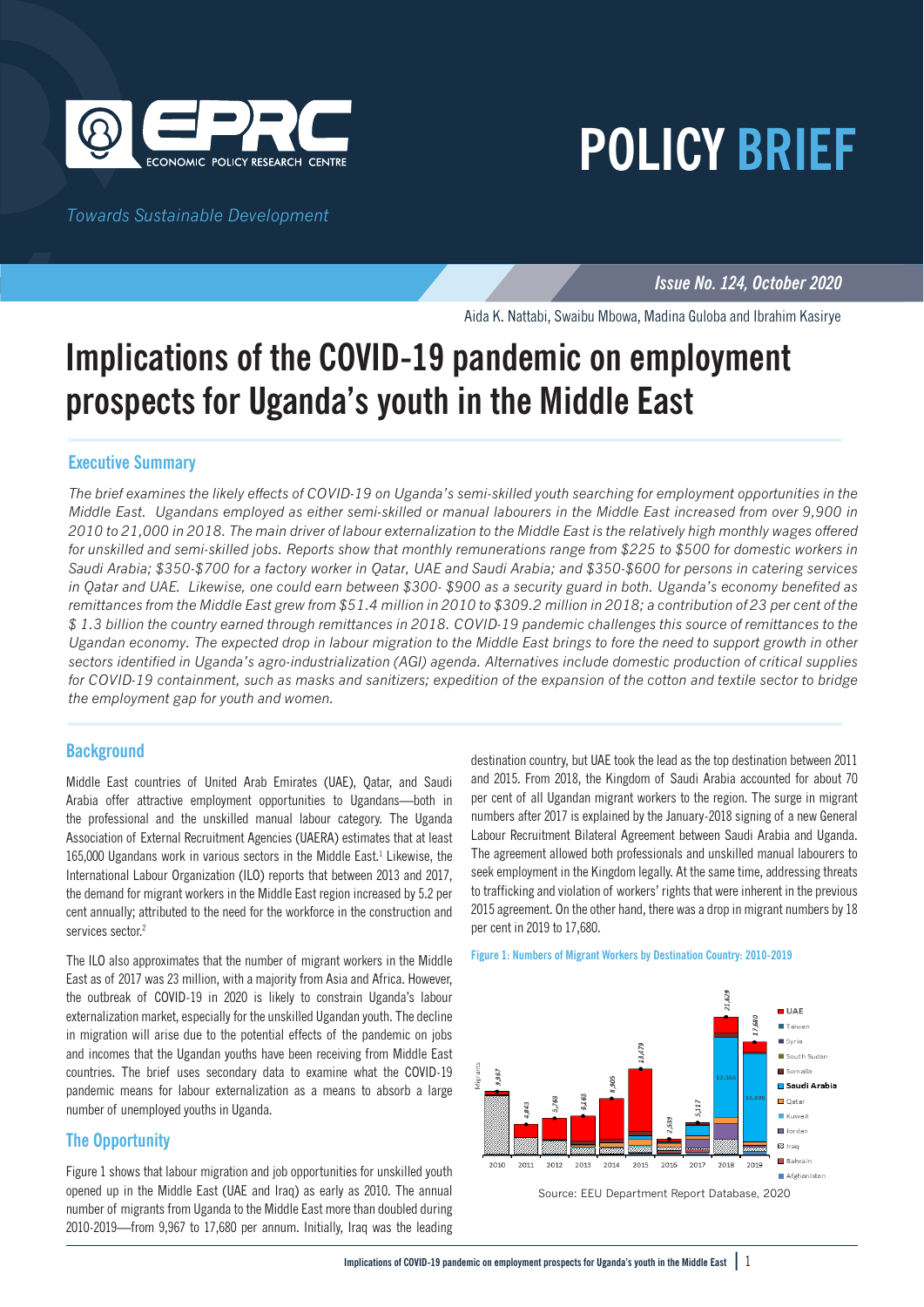As the number of migrants to the Middle East increased, the level of remittances from the region raised in tandem. Bank of Uganda data indicates that from 2015 to 2018, remittances to Uganda increased by US\$ 436.5 million, from US\$ 902 million in 2015 to US\$ 1.3 billion in 2018. Figure 2 shows the trends in remittances to Uganda from the six geographical regions of the rest of Africa, the Americas, Middle East, Europe, Australia, and Asia. It indicates that remittances from the Middle East increased from US\$ 100 million in 2015

to US\$ 225 million before stabilizing at US\$ 310 million in 2017 and remittances from the Middle East have increased to surpass those from the Americas. Specifically, in 2018, data shows that remittances from the Middle East were US\$ 309.2 million (23 per cent of total remittances of US\$ 1.3 billion), while US\$ 302.4 million originated from the Americas. Also, it is not surprising that the growth in remittances from the Middle East in 2015 coincides with a sharp increase in labour externalization to the region, majorly to the UAE in the same year.

**Figure 2: Personal transfers to Uganda by Source region 2010-2018**



Source: Bank of Uganda Statistics Department (2020)

Furthermore, the Annual Personal Transfers Survey 2017, found that the Middle East was residence to 28.6 per cent of remitters of funds to Uganda, second to Africa with 29 per cent. The remittances for 2019 are expected to be lower than those achieved in 2018. This is due to the decline in migrants as indicated in Figure 1 and, those of 2020 much lower due to COVID-19 pandemic, the economic slowdown and mass reverse migration. Nonetheless, these transfers from the diaspora have declined since the outbreak of COVID-19. The World Bank (WB) forecasts that due to the pandemic, remittances to low-income countries will decrease by 19.7 per cent, negatively impacting families whose livelihoods depend on remittances<sup>3</sup>.

Turning to remuneration, Table 1 shows that unskilled youths earn high wages in comparison to what they would have made in Uganda. According to the UAERA, salaries paid range from **\$225 to \$500** (in addition to the accommodation and meals provided) for domestic workers in Saudi Arabia. Factory workers on average earn **\$350-\$700** in Qatar, UAE and Saudi Arabia; and those engaged in catering, earn **\$350-\$600** in Qatar and UAE. Security guards make between **\$300- \$900,** and in high-risk states such as Iraq and Afghanistan, **\$500- \$1000.** These relatively large salaries have translated into a significant growth of remittances to Uganda from the region (Figure 2).

**Table 1: Remuneration for migrant workers**

| Country      | Job category                    | Salary Range US\$ |                |                                  |
|--------------|---------------------------------|-------------------|----------------|----------------------------------|
|              |                                 | <b>Minimum</b>    | <b>Maximum</b> | <b>Other Benefits</b>            |
| <b>UAE</b>   | Sales Personnel; Security Guard | \$600             | \$900          |                                  |
|              | Driver                          | \$800             | \$1,000        |                                  |
|              | Factory Worker                  | \$350             | \$500          |                                  |
|              | Catering, Hospitality           | \$350             | \$600          |                                  |
| Qatar        | Security Guard                  | \$300             | \$600          |                                  |
|              | Factory Worker                  | \$350             | \$600          |                                  |
|              | Catering                        | \$350             | \$600          | <b>Meals</b>                     |
|              | <b>Factory Worker</b>           | \$350             | \$700          | <b>Meals</b>                     |
| Saudi Arabia | Sales Personnel                 | \$350             | \$700          | <b>Meals</b>                     |
|              | Domestic Worker                 | \$225             | \$500          | <b>Meals &amp; Accommodation</b> |
| Jordan       | Domestic worker                 | \$225             | \$300          | <b>Meals</b>                     |
| Iraq         | Security Guard                  | \$500             | \$1,000        |                                  |
| Somalia      | Security Guard                  | \$500             | \$1,000        |                                  |
| Afghanistan  | Security Guard                  | \$500             | \$1,000        |                                  |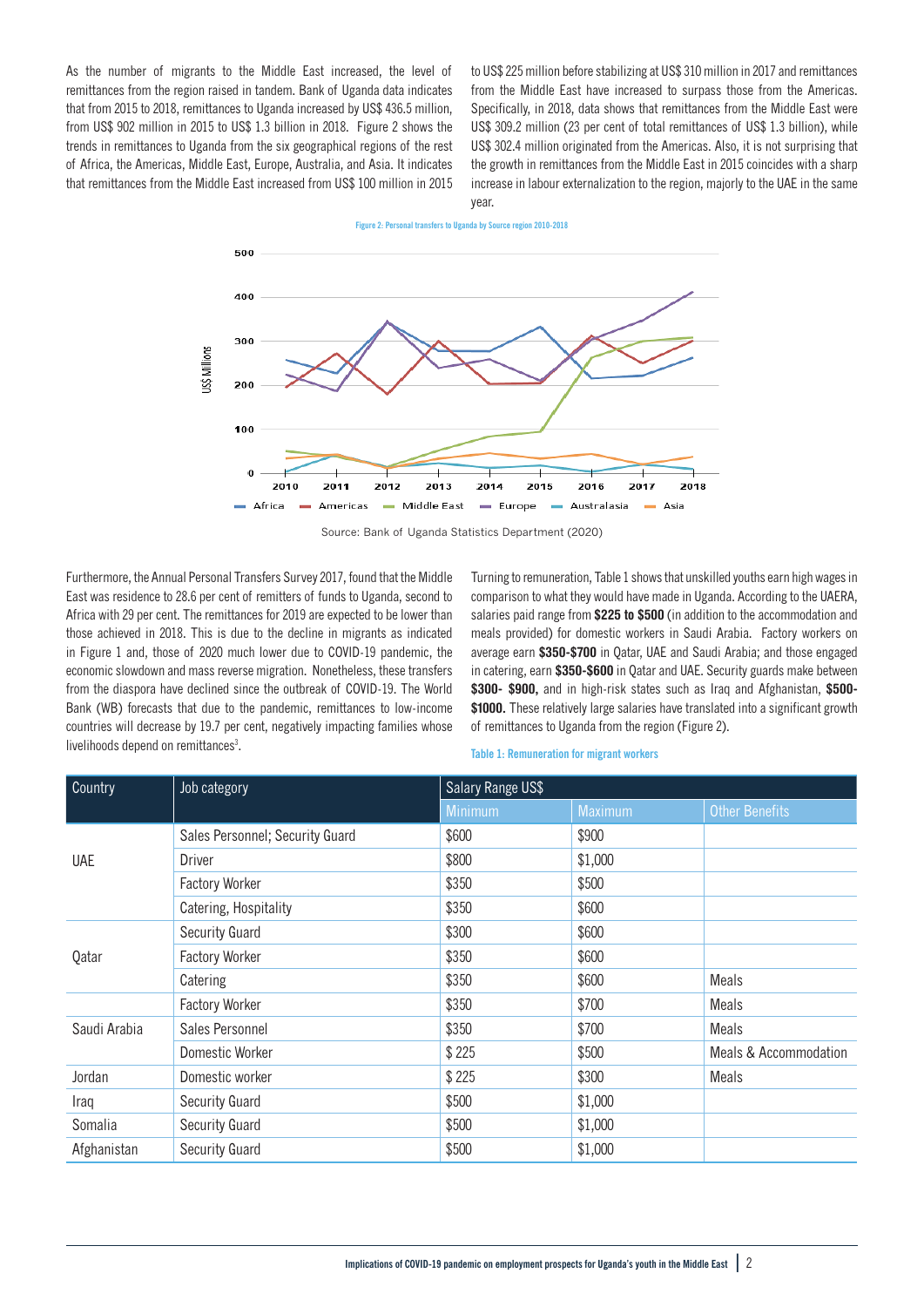# **Looming Threat**

Since the outbreak of the COVID-19 pandemic in March 2020, both supply and demand dynamics in the external labour market have been disrupted (Figure 3). To contain the spread of COVID-19 in Uganda, drastic measures were instituted by the Government—including imposing a nationwide lockdown. Among the immediate steps was the suspension of labour export services by the MGLSD effective March 18th 2020.<sup>4</sup> The subsequent closure of Entebbe International Airport and all border points on March 22nd 2020, halted international travel, deepening the uncertainty in the external labour sector. Even when international travel to and from Uganda is set to resume on October 1st 2020, the new testing guidelines may turn out to be prohibitive for an average migrant. Furthermore, other measures adopted globally such as social distancing and requirement to test before travelling abroad and quarantine upon arrival reduced business in the services sector like tourism, transport and domestic work in the Middle Eastern countries. The decline in the volume of business calls into question

whether labour externalization is still a viable source of employment for the youth in Uganda.

The most affected country by COVID-19 is Saudi Arabia which had emerged starting in 2018 as the largest recruiter, especially of housemaids (Figure1). Data from the WHO shows that at the end of July 2020, there were 347,947 confirmed cases and 2,869 deaths in Saudi Arabia, while other popular destinations such as the UAE have registered 59,921 cases and 347 deaths (see figure 3a and 3b).<sup>5</sup> Saudi Arabia imposed a ban on all international flights in mid-March 2020, and the ban was only lifted on September 15th, 2020. Besides, given that migrants accounted for 80 per cent of COVID-19 infections in the Kingdom, stringent measures including routine testing of workers was instituted at factories, construction sites and accommodation places. Furthermore, the Kingdom banned domestic travel during March and May 2020 and initiated a nationwide curfew. All these measures affected both travel to the Kingdom as well as private sector recruitment due to reduced business activities.



Source: WHO, 2020

The travel restrictions have also curtailed the travel of recruits to their destinations of work. It is reported that 960 Ugandan migrant workers had to come back to Uganda during transit, because of similar travel restrictions imposed by the destination states.<sup>6</sup> Therefore, if the current situation persists, we are likely to see a rise in unemployment because new employment opportunities in the Middle East are not an option currently.

On the other hand, migrant workers attempting to return home; particularly those whose contracts had ended, or lost jobs due to businesses downsizing operations during the economic slump, are stranded. Moreover, even with Government admitting repatriation flights into the country, several migrant workers cannot afford their return tickets. For those who can, it is required that they facilitate their quarantine expenses at an exorbitant fee. Therefore, COVID-19 is bound to have a long term impact on persons planning to externalize their labour.

However, the WB projects that if the COVID-19 induced economic downturn continues, a sharp decline in the demand of migrant workers is inevitable; and could result in the rethinking of "permissive migration policies", which would affect the terms of work visas.<sup>7</sup> The WB also emphasizes that since an employee's immigration status is linked to the stability of employment, especially under one employer, the recent wave of layoffs would systematically put migrant workers' positions at risk, especially the casual and low-skilled labour. As a result, the prevalence of COVID-19 has negatively impacted the job security of migrant workers, and also their salaries and, consequently, the level of remittances to their families back home.

#### **Major Concerns**

Of significant consideration should be the accommodation in the host countries that continues to deteriorate. According to Amnesty International, more than six migrant workers share a room in crowded sites, making it highly unlikely that the rules for social distancing are adhered to, increasing the risk of transmission. Indeed, the WB reports that migrant workers account for a considerable number of confirmed cases in Qatar and Saudi Arabia. Furthermore, with the sudden loss of jobs, entitlement to accommodation provided by the employer is voided; hence turning to temporary housing that is often crowded and unsanitary.

Regarding female domestic workers, Aoun (2020)<sup>8</sup> stresses that their probability of contracting the virus at work is dependent on the adherence to social distancing and preventative guidelines, by the employers and other household members. Also, their access to COVID-19 tests is reliant on their employers' willingness since the nature of their work limits such movement. Notably, the risk of gender-based violence against female domestic workers increases with the high frequency of interaction with the male household members, who are now staying home more due to internal movement restrictions (ibid).

These concerns over the wellbeing, general health and job security of migrant workers point towards a need for both the exporting and importing countries, to rethink and renegotiate their bilateral labour agreements to cater for contingencies such as these that may arise from future pandemics. However,